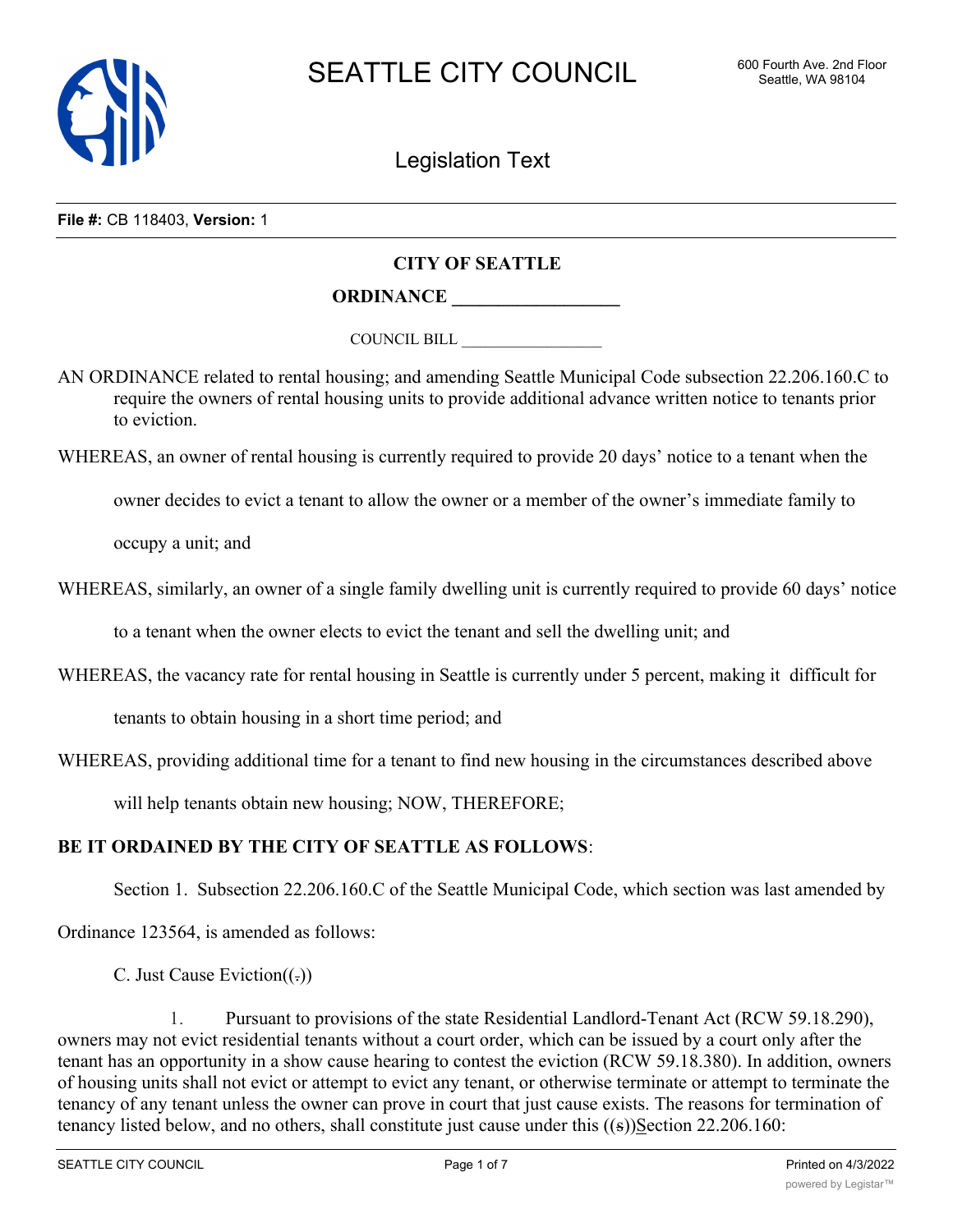a. The tenant fails to comply with a three day notice to pay rent or vacate pursuant to RCW 59.12.030(3); a ten day notice to comply or vacate pursuant to RCW 59.12.030(4); or a three day notice to vacate for waste, nuisance (including a drug-related activity nuisance pursuant to ((RCW ))Chapter 7.43 RCW), or maintenance of an unlawful business or conduct pursuant to RCW 59.12.030(5);

b. The tenant habitually fails to pay rent when due which causes the owner to notify the tenant in writing of late rent four or more times in a 12 month period;

c. The tenant fails to comply with a ten day notice to comply or vacate that requires compliance with a material term of the rental agreement or that requires compliance with a material obligation under ((RCW ))Chapter 59.18 RCW;

d. The tenant habitually fails to comply with the material terms of the rental agreement which causes the owner to serve a ten day notice to comply or vacate three or more times in a 12 month period;

e. The owner seeks possession so that the owner or a member of his or her immediate family may occupy the unit as that person's principal residence and no substantially equivalent unit is vacant and available in the same building, and the owner has given the tenant at least 90 days' advance written notice of the date the tenant's possession is to end. The Director may reduce the time required to give notice to no less than 20 days if the Director determines that delaying occupancy will result in a personal hardship to the owner or to the owner's immediate family. Personal hardship may include but is not limited to hardship caused by illness or accident, unemployment, or job relocation. For the purposes of this Section 22.206.160, "Immediate family" ((shall)) includes the owner's domestic partner registered pursuant to Section 1 of Ordinance 11724412 or the owner's spouse, parents, grandparents, children, brothers and sisters of the owner, of the owner's spouse, or of the owner's domestic partner. There is ((shall be)) a rebuttable presumption of a violation of this subsection 22.206.160.C.1. $((a))$  if the owner or a member of the owner's immediate family fails to occupy the unit as that person's principal residence for at least 60 consecutive days during the 90 days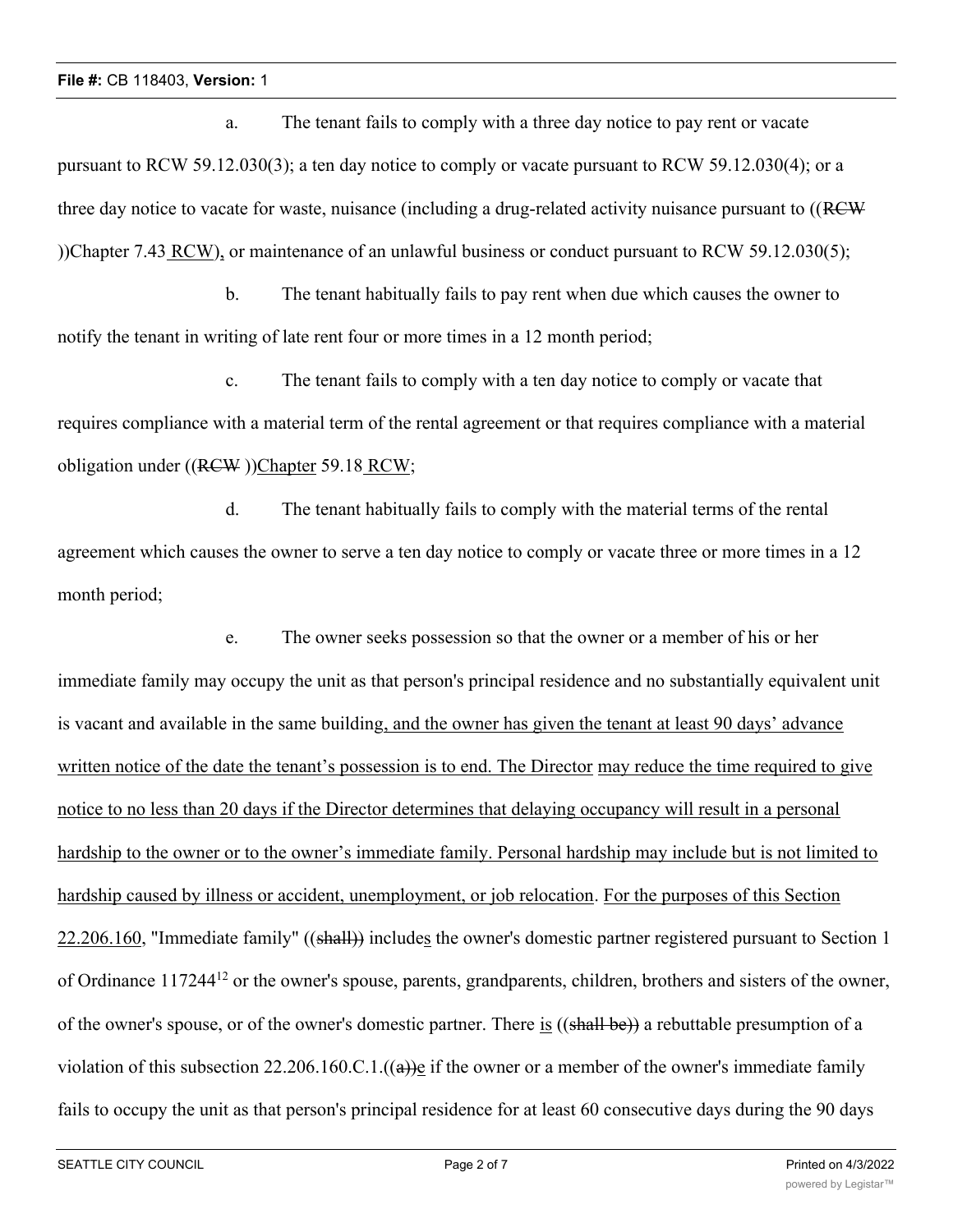### **File #:** CB 118403, **Version:** 1

immediately after the tenant vacated the unit pursuant to a notice of termination or eviction using this

subparagraph as the cause for eviction;

f. The owner elects to sell a single-family dwelling unit and gives the tenant at least ((60))90 days' written notice prior to the date set for vacating, which date shall coincide with the end of the term of a rental agreement, or if the agreement is month to month, with the last day of a monthly period. The Director may reduce the time required to give notice to no less than 60 days if the Director determines that providing 90 days' notice will result in a personal hardship to the owner. Personal hardship may include but is not limited to hardship caused by illness or accident, unemployment, or job relocation. For the purposes of this ((s))Section 22.206.160, an owner "elects to sell" when the owner makes reasonable attempts to sell the dwelling within 30 days after the tenant has vacated, including, at a minimum, listing it for sale at a reasonable price with a realty agency or advertising it for sale at a reasonable price in a newspaper of general circulation. There shall be a rebuttable presumption that the owner did not intend to sell the unit if:

1) Within 30 days after the tenant has vacated, the owner does not list the

single-family dwelling unit for sale at a reasonable price with a realty agency or advertise it for sale at a

reasonable price in a newspaper of general circulation, or

2) Within 90 days after the date the tenant vacated or the date the property

was listed for sale, whichever is later, the owner withdraws the rental unit from the market, rents the unit to

someone other than the former tenant, or otherwise indicates that the owner does not intend to sell the unit;

g. The tenant's occupancy is conditioned upon employment on the property and

the employment relationship is terminated;

h. The owner seeks to do substantial rehabilitation in the building; provided that, the owner must obtain a tenant relocation license if required by Chapter 22.210 and at least one permit necessary for the rehabilitation, other than a Master Use Permit, before terminating the tenancy;

i. The owner (i) elects to demolish the building, convert it to a cooperative, or convert it to a nonresidential use; provided that, the owner must obtain a tenant relocation license if required by Chapter 22.210 and a permit necessary to demolish or change the use before terminating any tenancy, or (ii) converts the building to a condominium provided the owner complies with the provisions of Sections 22.903.030 and 22.903.035;

j. The owner seeks to discontinue use of a housing unit unauthorized by Title 23 after receipt of a notice of violation((+thereof)). The owner is required to pay relocation assistance to the tenant(s) of each such unit at least two weeks prior to the date set for termination of the tenancy, at the rate of:

1) \$2,000 for a tenant household with an income during the past 12

months at or below 50 percent of the County median income, or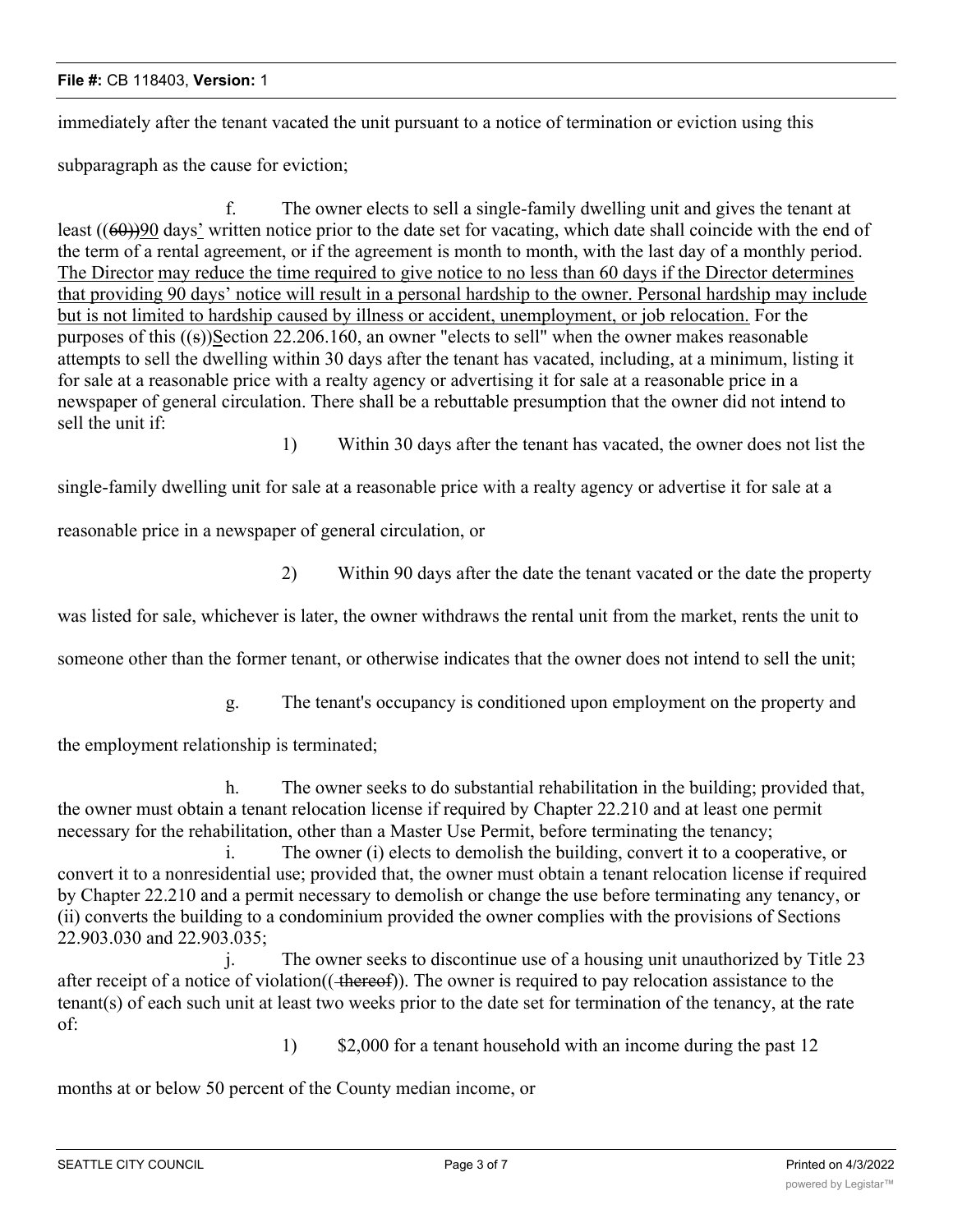#### **File #:** CB 118403, **Version:** 1

2) Two months' rent for a tenant household with an income during the past

12 months above 50 percent of the County median income;

k. The owner seeks to reduce the number of individuals residing in a dwelling unit to comply with the maximum limit of individuals allowed to occupy one dwelling unit, as required by Title 23, and: 1) a) The number of such individuals was more than is lawful under the current version of Title 23 or Title 24 but was lawful under Title 23 or Title 24 on August 10, 1994; b) That number has not increased with the knowledge or consent

of the owner at any time after August 10, 1994; and

c) The owner is either unwilling or unable to obtain a permit to

allow the unit with that number of residents.

2) The owner has served the tenants with a 30 day notice, informing the

tenants that the number of tenants exceeds the legal limit and must be reduced to the legal limit,

3) After expiration of the 30 day notice, the owner has served the tenants

with and the tenants have failed to comply with a ten day notice to comply with the limit on the number of

occupants or vacate, and

4) If there is more than one rental agreement for the unit, the owner may

choose which agreements to terminate; provided that, the owner may either terminate no more than the

minimum number of rental agreements necessary to comply with the legal limit on the number of occupants,

or, at the owner's option, terminate only those agreements involving the minimum number of occupants

necessary to comply with the legal limit;

l. 1) The owner seeks to reduce the number of individuals who reside in one dwelling unit to comply with the legal limit after receipt of a notice of violation of the Title 23 restriction on the number of individuals allowed to reside in a dwelling unit, and: a) The owner has served the tenants with a 30 day notice,

informing the tenants that the number of tenants exceeds the legal limit and must be reduced to the legal limit; provided that, no 30 day notice is required if the number of tenants was increased above the legal limit without the knowledge or consent of the owner;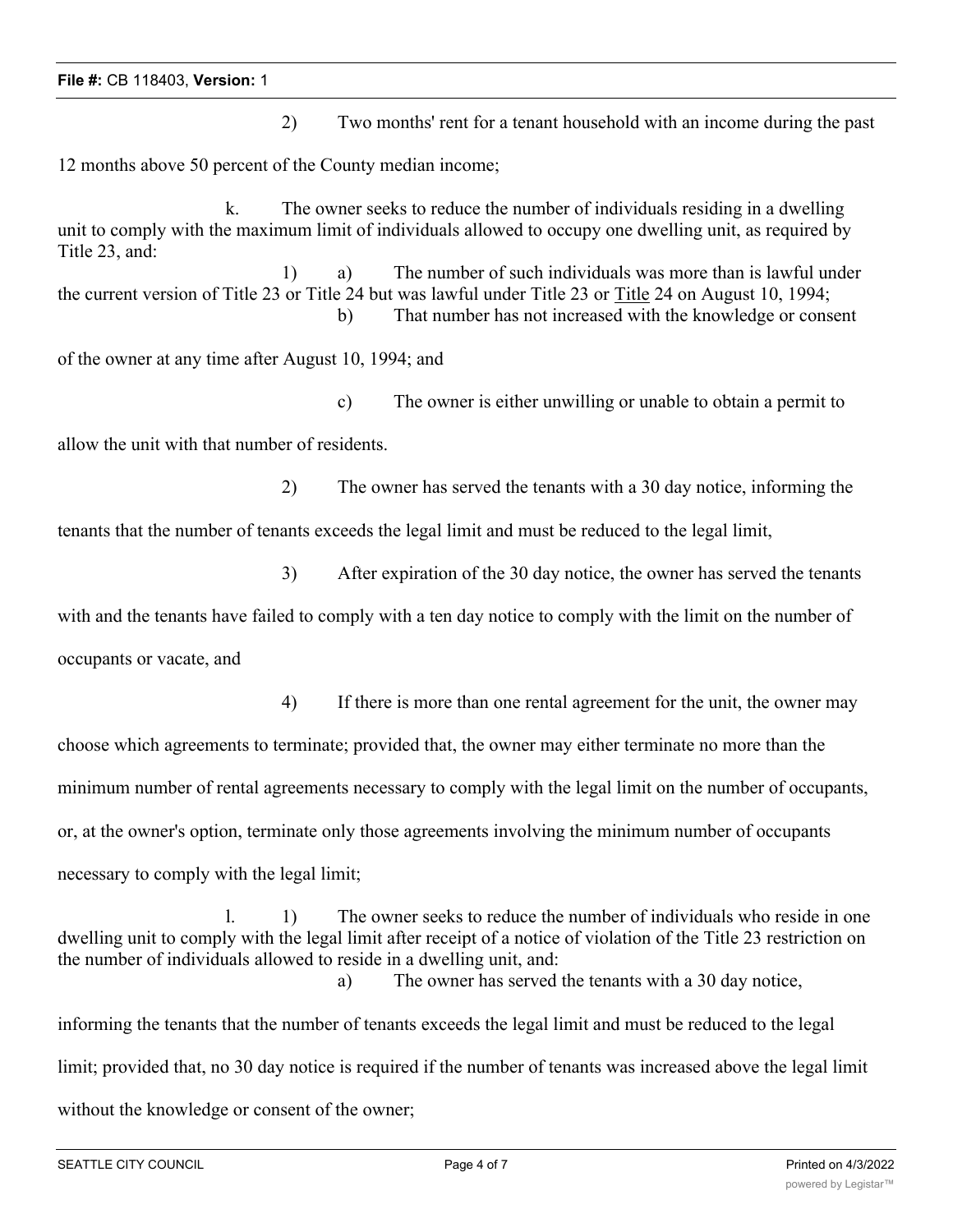b) After expiration of the 30 day notice required by subsection 22.206.160.1.1.a above, or at any time after receipt of the notice of violation if no 30 day notice is required pursuant to subsection 22.206.160.1.1.a, the owner has served the tenants with and the tenants have failed to comply with a  $((10))$ ten day notice to comply with the maximum legal limit on the number of occupants or vacate; and

c) If there is more than one rental agreement for the unit, the owner may choose which agreements to terminate; provided that, the owner may either terminate no more than the minimum number of rental agreements necessary to comply with the legal limit on the number of occupants, or, at the option of the owner, terminate only those agreements involving the minimum number of occupants necessary to comply with the legal limit.

individuals allowed to reside in a unit that occurred with the knowledge or consent of the owner, the owner is required to pay relocation assistance to the tenant(s) of each such unit at least two weeks prior to the date set for termination of the tenancy, at the rate of:

2) For any violation of the maximum legal limit on the number of

a) \$2,000 for a tenant household with an income during the past 12 months at or below 50 percent of the county median income, or

b) Two months' rent for a tenant household with an income during

the past 12 months above 50 percent of the county median income;

m. The owner seeks to discontinue use of an accessory dwelling unit for which a permit has been obtained pursuant to Sections 23.44.041 and 23.45.545 after receipt of a notice of violation of the development standards provided in those sections. The owner is required to pay relocation assistance to the tenant household residing in such a unit at least two weeks prior to the date set for termination of the tenancy, at the rate of:

1) \$2,000 for a tenant household with an income during the past 12

months at or below 50 percent of the county median income, or

2) Two months' rent for a tenant household with an income during the past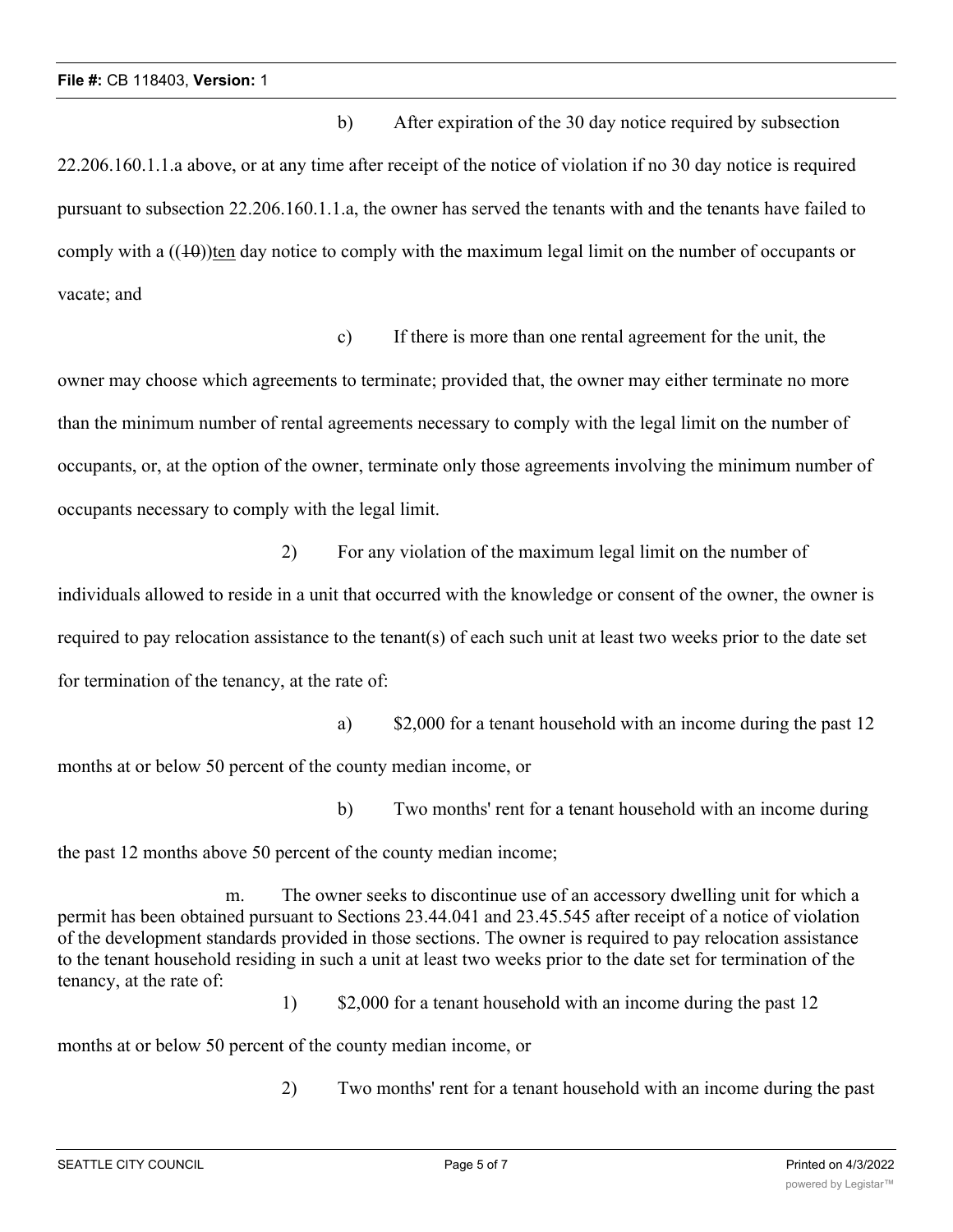12 months above 50 percent of the county median income;

n. An emergency order requiring that the housing unit be vacated and closed has been issued pursuant to Section 22.206.260 and the emergency conditions identified in the order have not been corrected;

o. The owner seeks to discontinue sharing with a tenant of the owner's own housing unit, i.e., the unit in which the owner resides, seeks to terminate the tenancy of a tenant of an accessory dwelling unit authorized pursuant to Sections 23.44.041 and 23.45.545 that is accessory to the housing unit in which the owner resides, or seeks to terminate the tenancy of a tenant in a single-family dwelling unit and the owner resides in an accessory dwelling unit on the same lot. This subsection 22.206.160.C.1.o does not apply if the owner has received a notice of violation of the development standards of Section 23.44.041. If the owner has received such a notice of violation, subsection 22.206.160.C.1.m applies;

p. A tenant, or with the consent of the tenant, ((his or her ))the tenant's subtenant,

sublessee, resident, or guest, has engaged in criminal activity on the premises, or on the property or public

right-of-way abutting the premises, and the owner has specified in the notice of termination the crime alleged

to have been committed and the general facts supporting the allegation, and has assured that the Department

of Planning and Development has recorded receipt of a copy of the notice of termination. For purposes of

this subsection 22.206.160.C.1.p, a person has "engaged in criminal activity" if he or she:

1) Engages in drug-related activity that would constitute a violation of ((

RCW ))Chapters 69.41, 69.50, or 69.52 RCW, or

2) Engages in activity that is a crime under the laws of this state, but only if the activity substantially affects the health or safety of other tenants or the owner.

\* \* \*

Section 2. This ordinance shall take effect and be in force 30 days after its approval by the Mayor, but if not approved and returned by the Mayor within ten days after presentation, it shall take effect as provided by Seattle Municipal Code Section 1.04.020.

Passed by the City Council the \_\_\_\_\_ day of \_\_\_\_\_\_\_\_\_\_\_\_\_\_\_\_\_\_\_\_\_\_\_\_\_\_\_\_\_\_, 2015, and